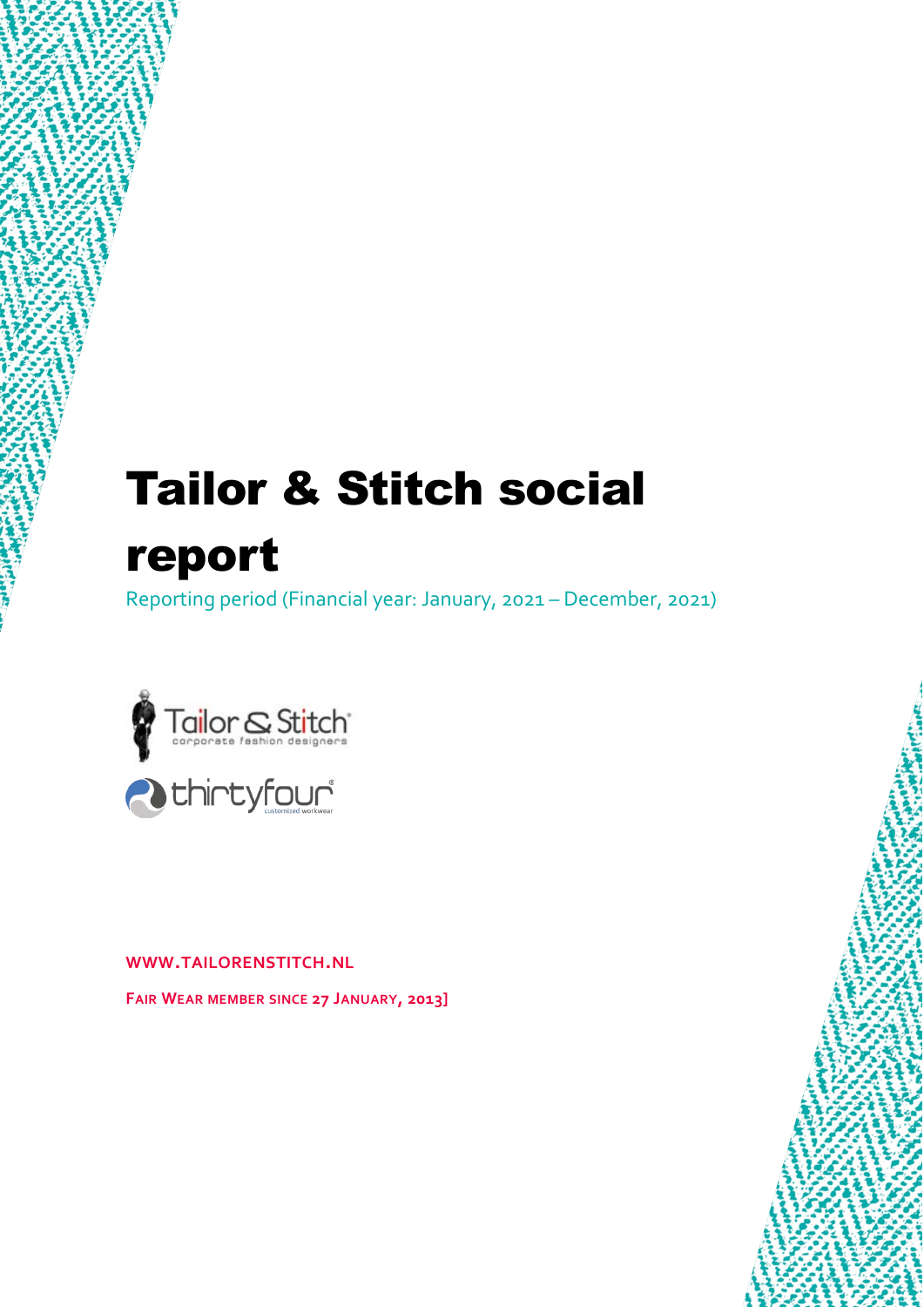# Table of contents

| <b>Organisational chart</b>                                                       |  |
|-----------------------------------------------------------------------------------|--|
| <b>Sourcing strategy_____</b>                                                     |  |
| Sourcing strategy & pricing_____________                                          |  |
|                                                                                   |  |
| Factory relations ______________                                                  |  |
| Integration of monitoring activities and sourcing decisions _____________________ |  |

## [Coherent system for monitoring and remediation\\_\\_\\_8](#page-7-0)

|                                    | - 9 |
|------------------------------------|-----|
|                                    | 11  |
|                                    | 12  |
| NG/India (9,4%)___________________ | 12  |
|                                    | 12  |
|                                    | 12  |

# [Complaints handling\\_\\_\\_\\_\\_\\_\\_\\_\\_\\_\\_\\_\\_\\_\\_\\_\\_\\_\\_\\_\\_\\_\\_\\_\\_\\_\\_\\_\\_\\_\\_\\_\\_13](#page-11-0)

| <b>Training and capacity building</b> | 13 |
|---------------------------------------|----|
| Activities to inform staff members    | 12 |
| Activities to inform agents           | 12 |

| <b>Activities to inform manufacturers and workers</b> |  |
|-------------------------------------------------------|--|
|                                                       |  |

- [Information management\\_\\_\\_\\_\\_\\_\\_\\_\\_\\_\\_\\_\\_\\_\\_\\_\\_\\_\\_\\_\\_\\_\\_\\_\\_\\_\\_\\_14](#page-12-1)
- [Transparency & communication\\_\\_\\_\\_\\_\\_\\_\\_\\_\\_\\_\\_\\_\\_\\_\\_\\_\\_\\_\\_14](#page-12-2)

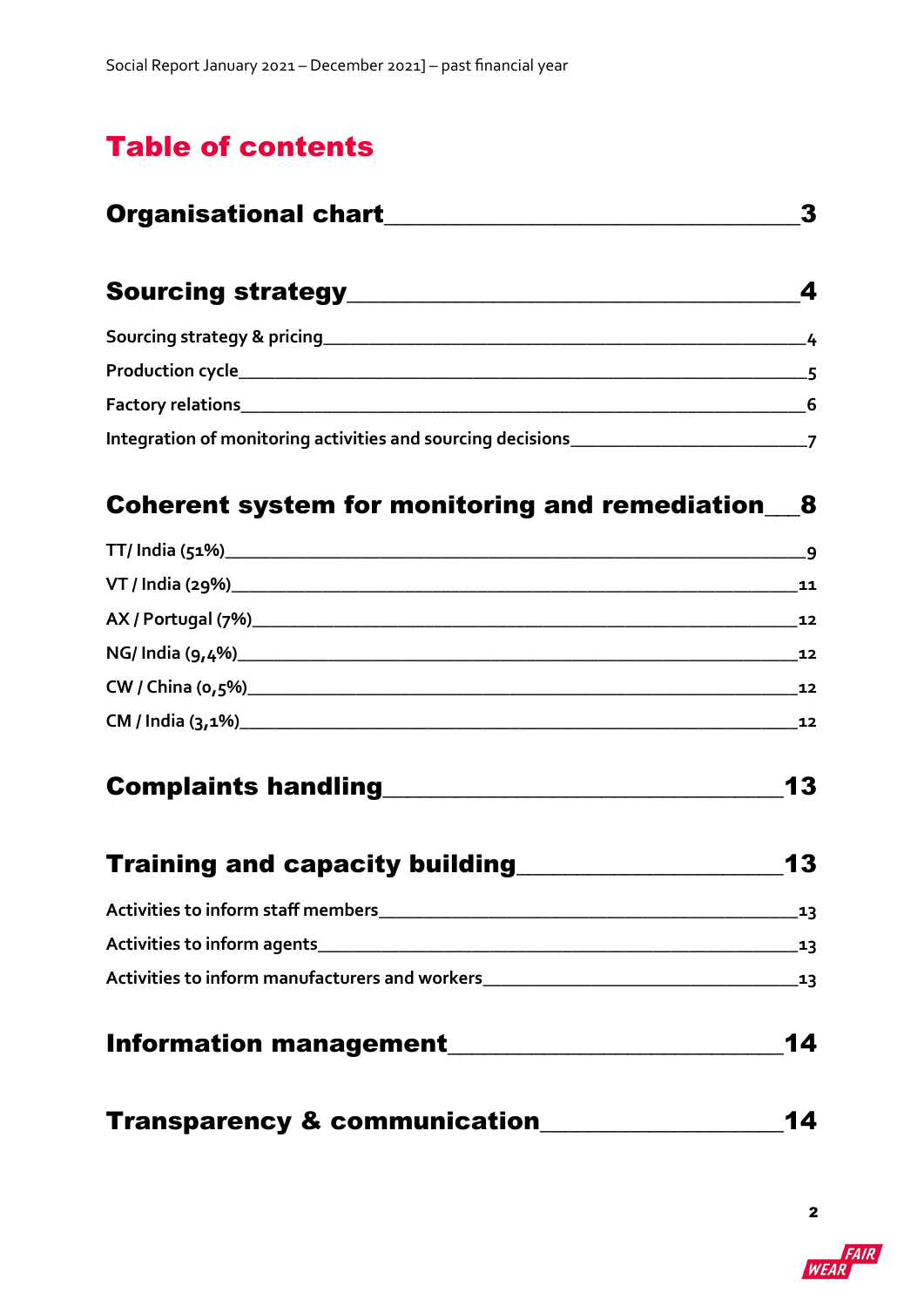

[Corporate Social Responsibility\\_\\_\\_\\_\\_\\_\\_\\_\\_\\_\\_\\_\\_\\_\\_\\_\\_\\_\\_\\_\\_15](#page-13-0)

# Tailor & Stitch social report

# <span id="page-2-0"></span>Organisational chart

Director/ CSR

Production manager

Administration

Design & Purchase & Marketing &

Production / **CSR** 



Sales & Finance

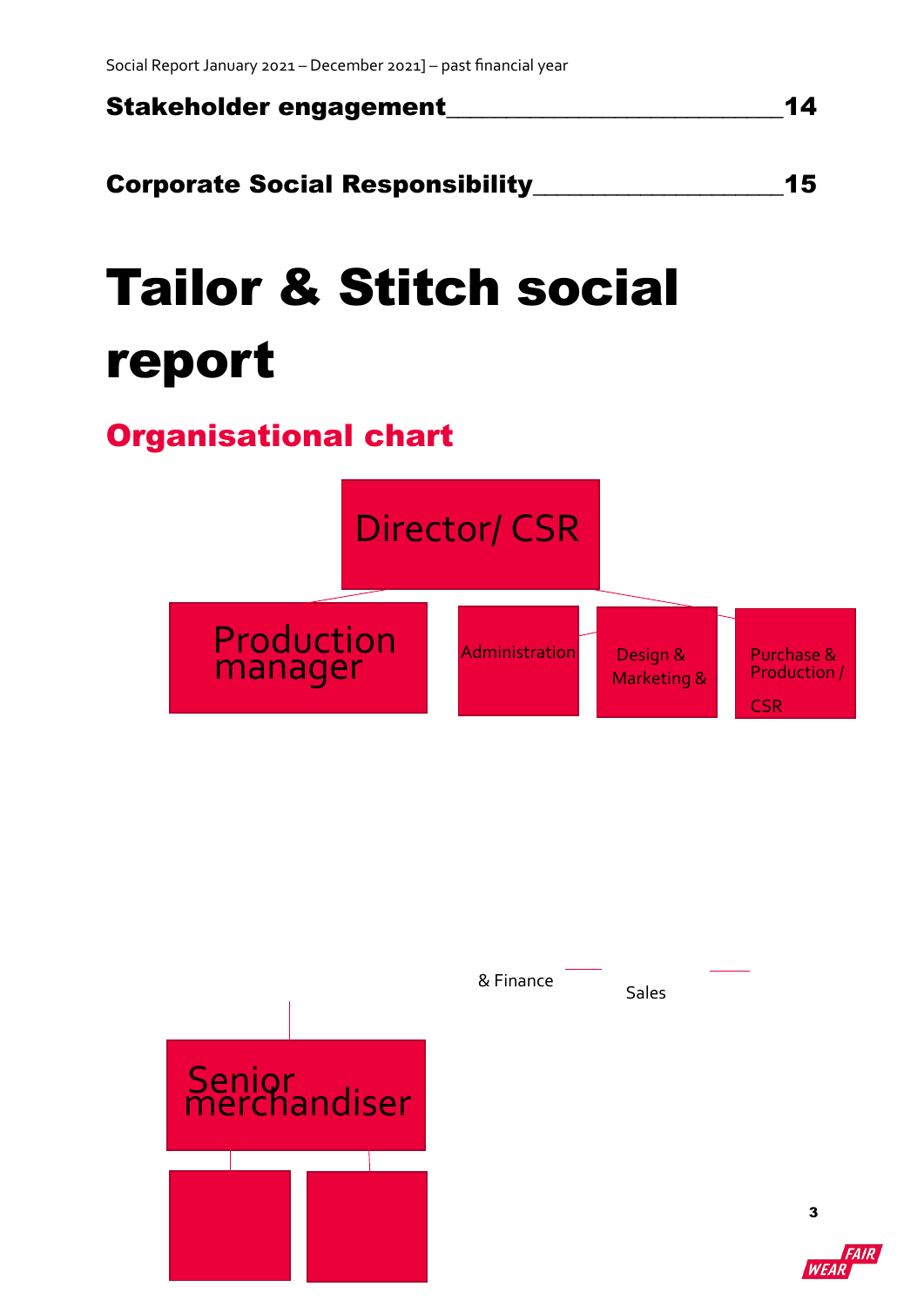Merchandise - Administration

# Summary: 2021 goals & achievements

We have not improved anything in particular. As our senior decision maker said, ''It's an ongoing process.'' We think it's important to keep the process open for discussion/improvement. FW Code Of Labour Practices is well controlled because we are in the factories every week. The Fair Wear Code of Labour Practices is hanging in the factory. As a result, all workers are regularly reminded of it.

2021 turned out to be a different year from what we expected. Of course there were quite some negative moments due to COVID-19 (lockdown, weekend curfew, fabric problems etc) , but there were also a lot of positive changes. I would like to highlight them. In 2021 we increased our wages for the workers from TT again with 1000 INR. We are working towards the living wages with our Indian factories.

Next to our Fairwear membership, we are also member with Modint. We started working together on an ECOTOOL in cooperation with bAwear. Using the Modint bAwear Score it is possible to obtain insight into the ecological footprint of textile products. The tool can be used in the business process in several ways. Through this tool we provide transparency to our customers about the materials we use. This is a big achievement of last year.

# <span id="page-3-0"></span>Sourcing strategy

### <span id="page-3-1"></span>SOURCING STRATEGY & PRICING

When we have to source a new factory we ask our production manager in India. She owned different factories, that's why she has a great network. When she gathered all information of potential

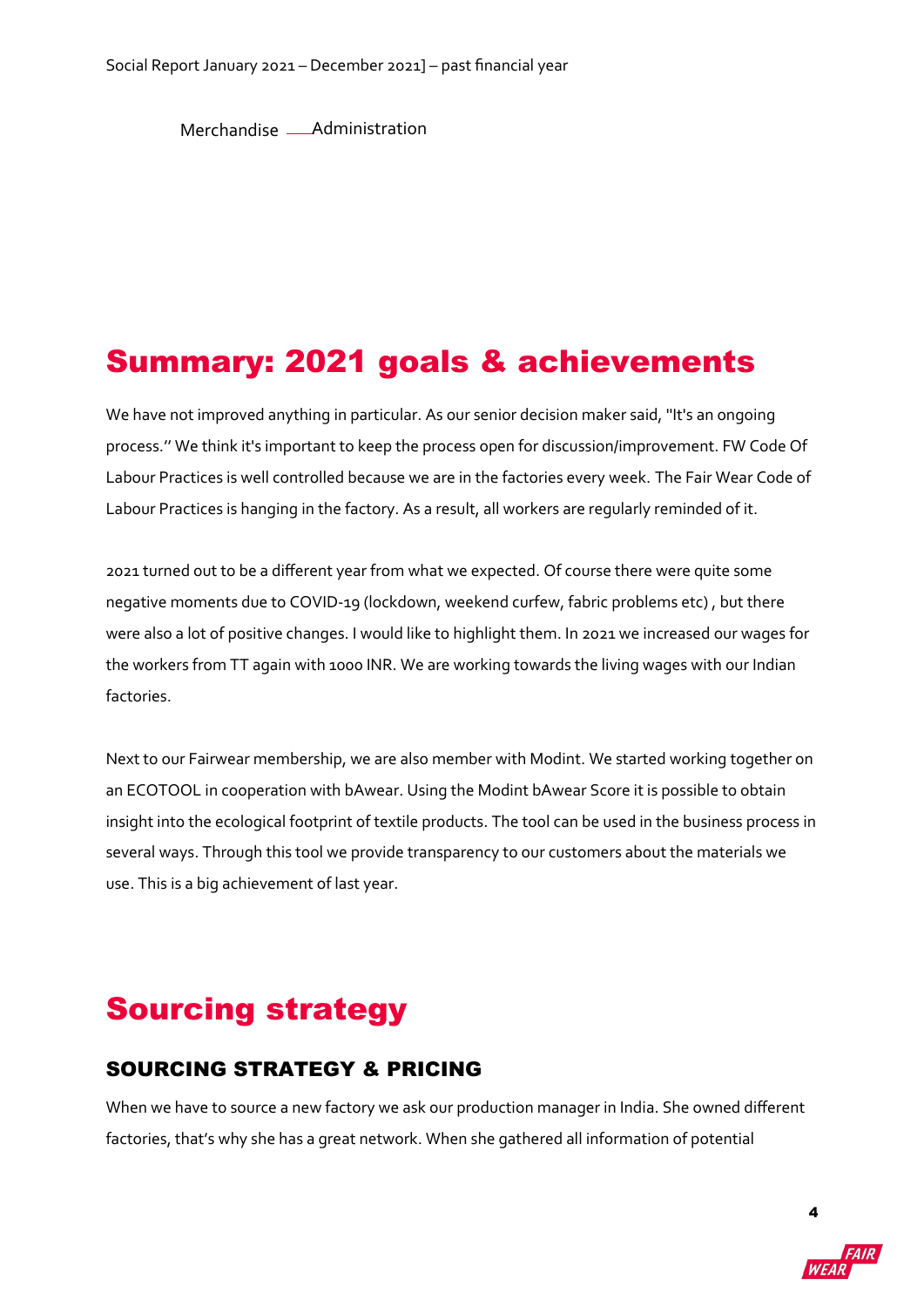factories, she shares it with CSR manager and rest of the team. So our sourcing strategy didn't change much last year, but every year we make new agreements together with our colleagues in India for Thirtyfour prices, MOQ's and lead times. We are making open costings for every style. Some prices are changing every year because of the increasing material prices, especially this year. For all other woven styles there could be a little increase because of the HT logo's, embroidery's etc. When we receive a new order, we always ask for a new costing to make sure we will pay the right price and they will get their profit.

Because of the limited capacity of TT, we try to source other factories. We like factories that are located in India, because our own team is also located in India. It makes it much easier to visit the factories frequently. We can combine transport to the Netherlands in this way, this is more sustainable and safes costs. We find it important that the factory is a member of Fairwear, provides good quality, enough capacity, good delivery times, etc. Last year we added NG to our production locations.

Our factory and offices should make profit but on the other hand we have to make sure we won't price ourselves out of the market. To avoid this situation we started working with an technician who checks every now and then how we are working and calculating. These reports lead to higher efficiency and ensure less working hours for projects which results in less costs and better prices for our customers. We want to get closer and closer to living wages. This is one of the reasons why our selling prices have to be raised every year. Each year we raise wages to that year's target price.

#### Type of product: workwear woven and knitted, repeating business

Sourcing country: fully focused on India (92%), only for accessories or additional sales items we use EU production (Portugal) and there is one factory in China we work with (caps). Average duration: long-term relationships, we only took over the management of TT in 2019 but since this time we worked very hard on our partnerships. Our intention is to proceed for years with the partnerships we build up since the beginning.

Change sourcing strategy: most important change is that we only source FWF members now.

### <span id="page-4-0"></span>PRODUCTION CYCLE

Our production cycle is the same as last year. We start production when we receive an order, so we don't produce more garments than necessary. We don't make a summer and winter collection. Much orders are repeat orders. All factories have their own lead times. All repeat orders will go to the

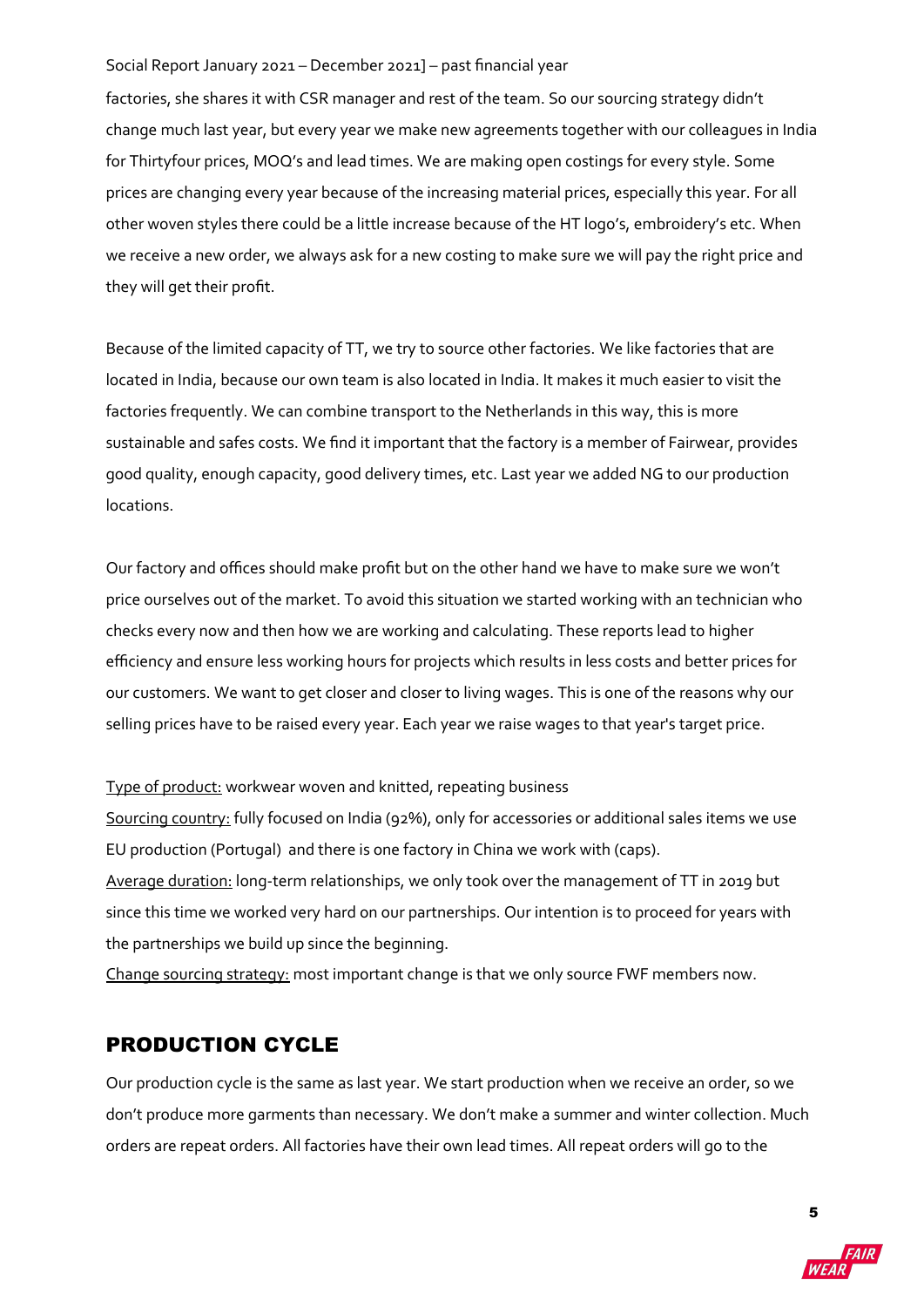factory who did it las time. The lead time of a repeat order is shorter (no fit sample). When we upload the order in our ERP system, we ask them to confirm the order and lead time.

#### Cycle;

- 1. Receiving an order from our customer
- 2. Adding this order as project in the tracker with all information
- 3. New project; ask 2 factories to fill in the enquiry withing 48 hours so we can decide who gets the order (decision based on capacity, lead time, price). Repeat order; we ask the previous factory if the timeline is ok for them.
- 4. Adjust project as discussed with the factory (price, timeline, qty). Timeline is depending on capacity and if the fabrics/trims are already in house or need to be ordered.
- 5. Share OC with our customer and PO with the factory.
- 6. Factory follows the timeline we settled together. We get an update every week to confirm the timeline is still followed. If the timeline is not followed we try to find a way to win back time, otherwise we inform our customer that the goods will have a delay.
- 7. Before production starts we pay 30% in advance.
- 8. We always get pre-production samples, even for all repeat orders. We let our customers approve the samples so we always know for sure bulk production will be fine.
- 9. Our quality manager visits the factories during every bulk production to check the quality. He also checks if they are still working according to the timeline we settled. He confirms if they will catch the planned shipment.
- 10. We plan a sea shipment for every three weeks and an air shipment once a month. The minute we enter the project in to our system, we add a shipment. If the order is not totally finished we can send the last pieces by air so we can deliver all at once to our customer.
- 11. The minute production is finished and approved by our quality manager, they arrange the shipping docs and ship out the goods to our forwarder. This is also the moment we settle the rest of the payment.

Every factory has access to our ERP system. They can log in and check the timeline. We can change the timeline when there is a fabric delay for example. Our strategy makes sure all our factory collaborations are on the same Fairwear level (enough capacity, good payments, no overtimes etc.)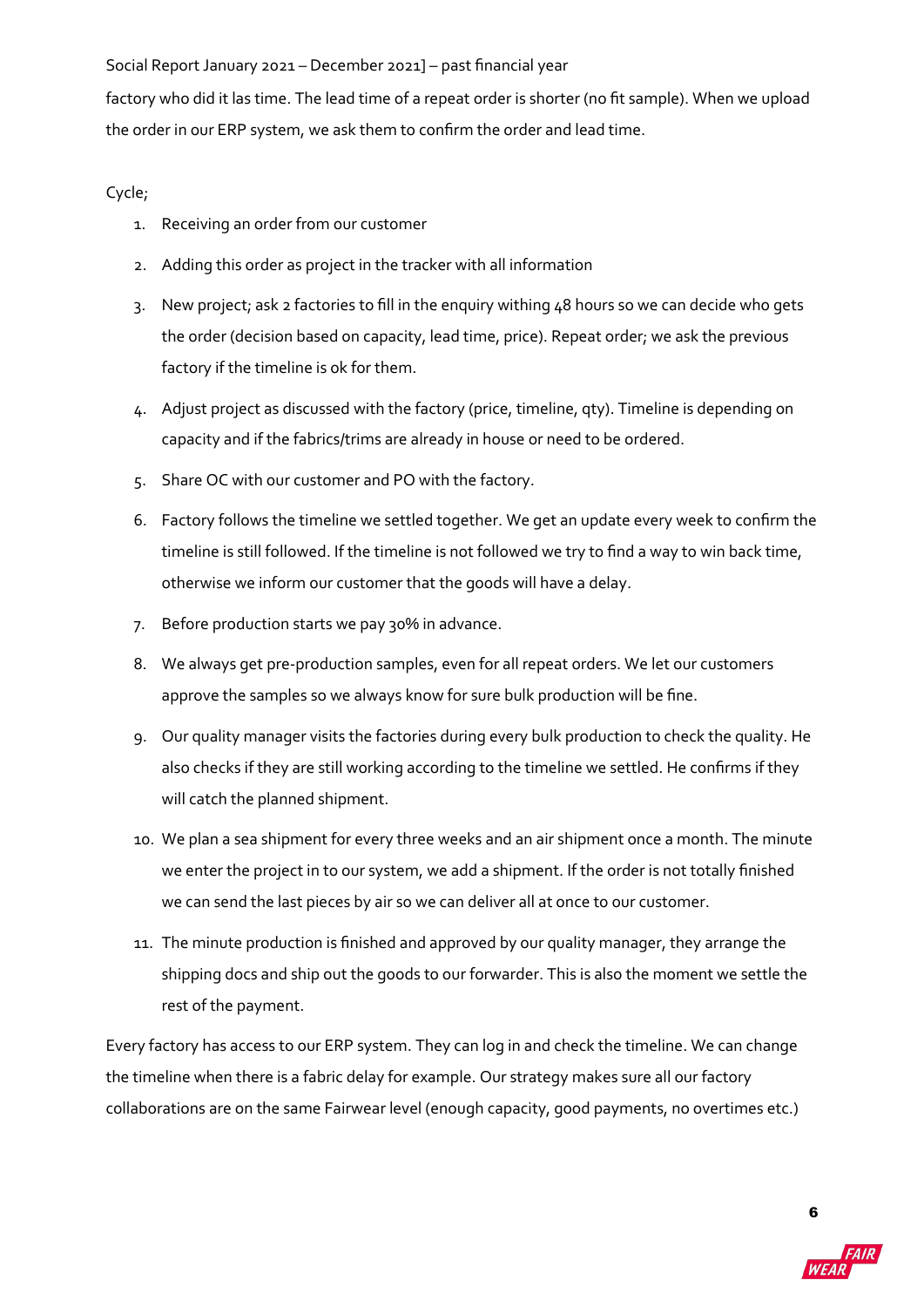### <span id="page-6-0"></span>FACTORY RELATIONS

Our team is partly in the Netherlands and partly in India. When we are looking for a new factory we ask our Indian team. Our production manager (Dolly) owned different factories and has a big network in India. We are always searching for a factory with high quality, enough capacity, respect our labour standards, competitive price, ability to fulfill timeline and deadlines, similar sustainable customers and is a Fairwear member. When we found a factory that meets our requirements, we ask them to make an open costing and sample. Our management team in India will visit the new factory. They check the quality of the products and talk to all employees to discuss the labour standards. When everything looks fine we give the new factory a try out order.

We prefer all factories in India, because the culture is the same as other factories, traveling time short, ship goods together with other shipments etc. This is more sustainable.

In 2021 we started working with our new factory NG. NG meets all requirements (FW member, good prices, enough capacity etc.) Our team in India went to the factory and visited the team of NG. We made a sample and asked for an open costing. Everything looked fine. That's why we gave them their first order. Everything seemed fine. Last year we did some more orders with this factory. This time we were less satisfied with the results, because the quality wasn't that good. it. We want to have long term relationships with our suppliers. For that reason we took action so we could investigate what we could do to improve our cooperation. We will give them another order with woven styles. Maybe they are more specialized in woven styles.

We wanted to cooperate with another Dutch company (FW member) so we could share the costs for training. This company also produces at this factory. We were already in contact to talk about sharing audit reports etc. We planned a meeting to discuss our problems with the factory. We will talk to the factory about how we can do better in the future. We don't want to stop cooperating after one wrong order. Instead, we would like to have long-term collaborations.

### <span id="page-6-1"></span>INTEGRATION OF MONITORING ACTIVITIES AND SOURCING DECISIONS

We are working really close with our team in India. We are calling every day. Sometimes there are issues with factories. We want to solve them so most of the time we are arranging a Teams call, and solve the problem together. That's why there are not a lot of tensions. Because we are calling a lot we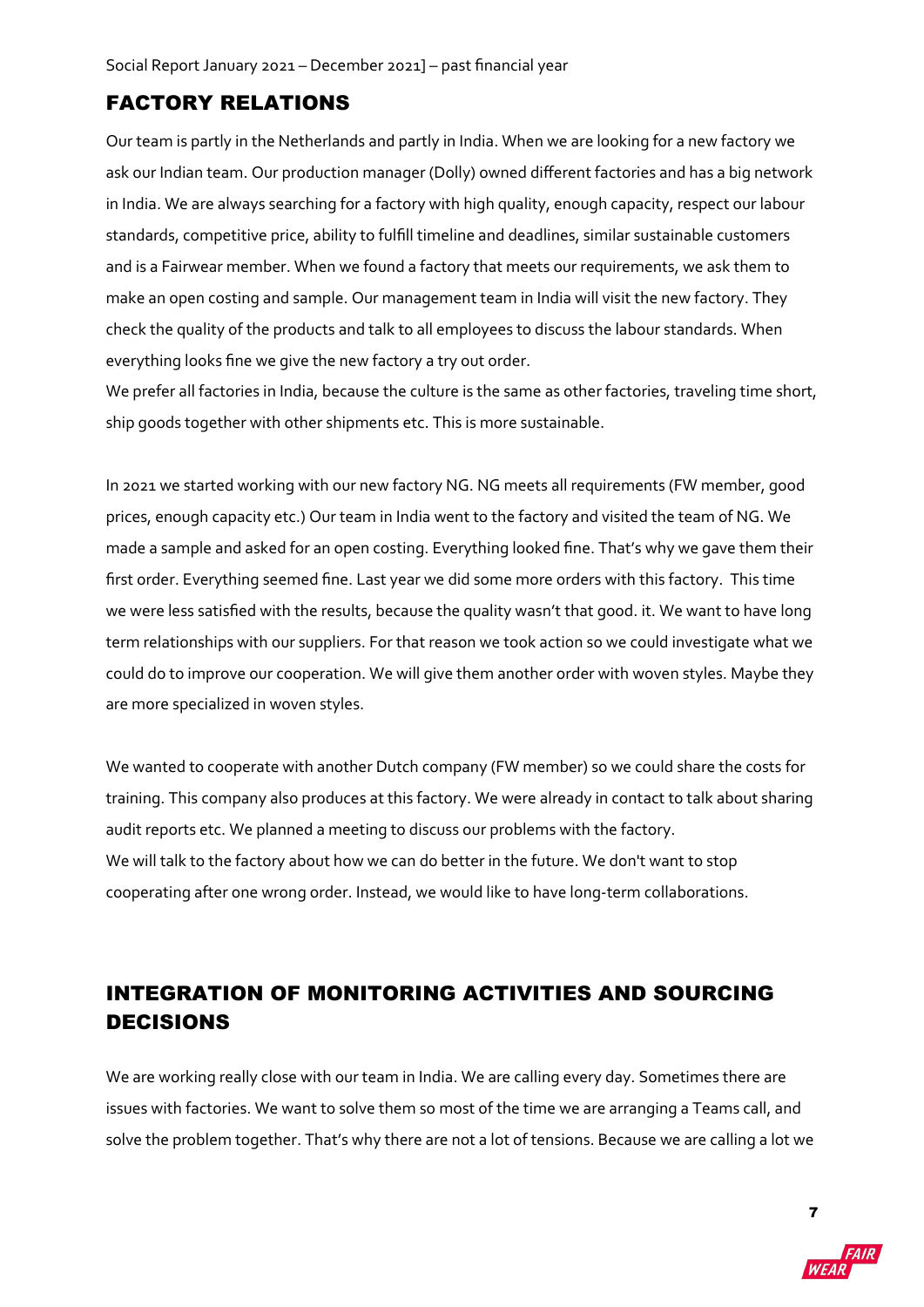feel when there is something wrong. In 2019, we took over management of TT. This factory wasn't a member of Fair Wear and we have decided to address it. Since we're the management, it's worth all the energy and money we've invested in getting them into Fair Wear members and to pass all the tests. We came up with the idea that we can't invest time and money every time we buy a new factory, so our number one requirement is that the factory is a member of Fair Wear.

Our team in India is helping us a lot with improving the CAP. The Indian team knows who is responsible for different kind of components in the factory. We organized several meetings to discuss the progress.

When there are issues, we organize meetings to discuss these points. For example the issues with the order of NG. We solve it by talking to each other through Microsoft teams, so you can also see each other. Our team in India also visits all the factories regularly. This ensures that we can maintain the relationship and the factories can also express their feelings about it

# <span id="page-7-0"></span>Coherent system for monitoring and remediation

### <span id="page-7-1"></span>TT/ INDIA (51%)

The last audit for TT was in 2019. Bart (CEO)visited the factory in February 2020, just before the lockdown. After the audit we debriefed the CAP with the Indian team and factory. We are always trying to improve the factory, this is also an on-going process. In addition, we are working with our team in India to complete the FairPrice app. This way we can work towards target and living wages.

#### Most important findings per Fair Wear labour standard:

- 1. Employment is freely chosen > We are clearly never forcing labor/employment however the audit shows that our workers are not aware of the terminations and disciplinary policies. We will focus on this. We can take this into the trainings.
- 2. Freedom of association and the right to collective bargaining > Factory have a written policy on freedom of association and right to collective bargaining. It is posted prominently on notice board for workers knowledge.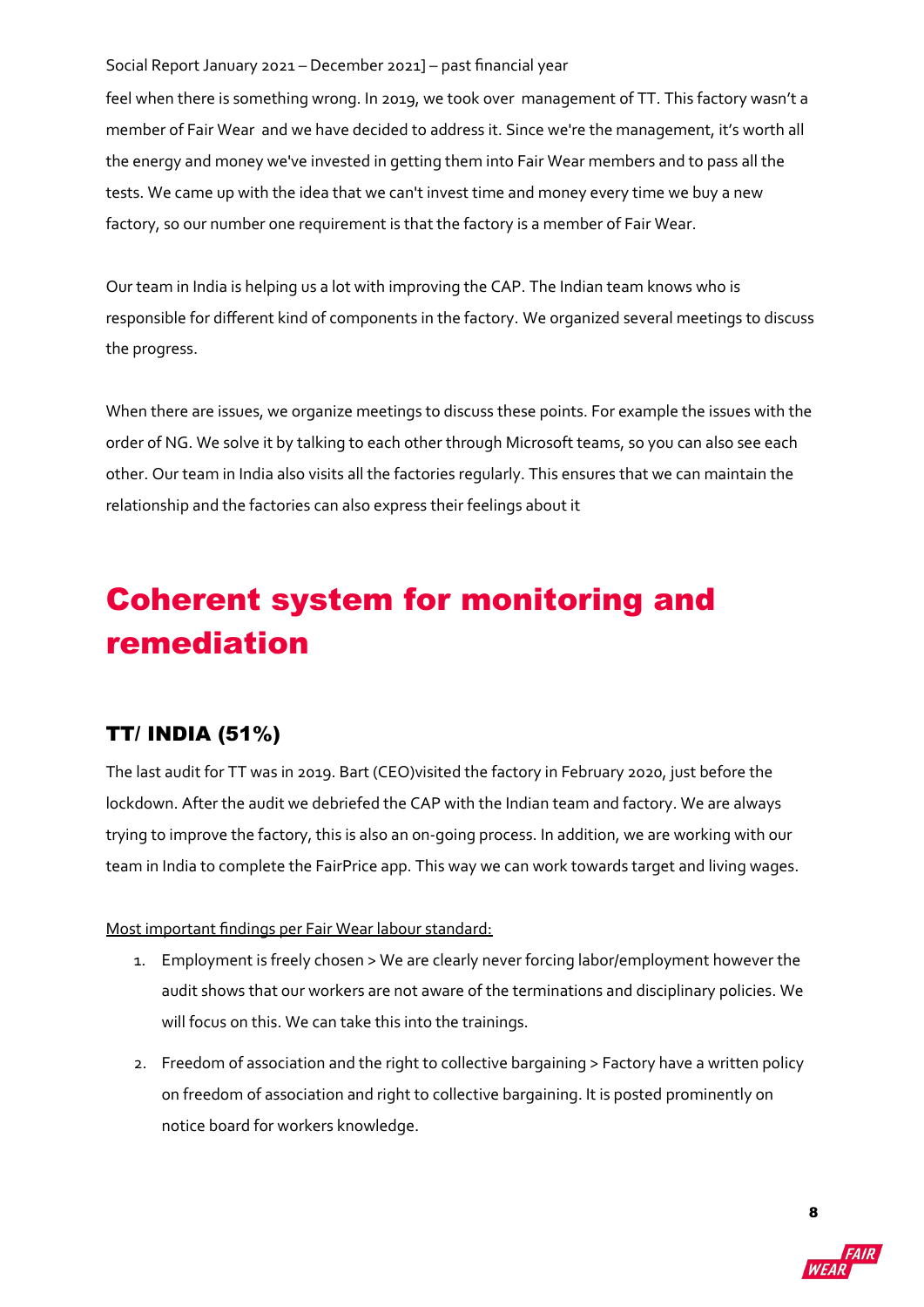- 3. There is no discriminations in employment > At TT we know for sure this is not happening. We are growing so hard that we are always looking for new tailors, everyone (not children) with the right experience can join the team. Right now there are only working men in the factory. This is because the factory feels like they should provide additional facilities like separate toilet, transport etc. Right now they are not able to get this facilities. That's why they didn't hire women so far. In the future they will. Until now there was never a problem with discrimination.
- 4. This is not a case of discrimination. We have a lot of different religions in the team and everyone is accepting and respecting each other. Head of the factory is for example Muslim, production manager is Hinduism and senior merchandiser is Christian. We were under the assumption that from 18 years everyone could start working, this is also written into our policy. This seems to be a misunderstanding, 18 should change to 16 years, we will adjust this in our policy.
- 5. No exploitation of child labour > Our management in India is feeling the same about this subject as our management in The Netherlands. This is really not an option and since our management is visiting TT every day, we know for sure this is not happening.
- 6. Payment of living wage > we pay 2000 INR above the minimums. We are filling in the FairPrice app together with TT. This way we work towards a target price.
- 7. Reasonable hours of work > We concentrated on maintaining fabrics and trims in stock so that productions could begin and end on time. We're still working on improving our system so that we can keep a better track of available capacity month after month. We make every effort to maintain working hours reasonable, and so far it has worked out well. On Sundays, our tailors do not work, and the factory is closed every evening and night.
- 8. Safe and healthy working conditions > Our management ensures that TT have all of the necessary health and safety equipment. Face masks and disinfection were of course provided during COVID-19. We encouraged our office personnel to work from home as much as possible, and when they needed to go to the factory, we scheduled cabs so they didn't have to take public transportation. We've rented additional space, so the workers could work with enough distance between each other.
- 9. Legally binding employment relationship > Our terms are reasonable, and no contracts force anyone. Even if there is a production gap, TT will be paid .This is crucial to us since we want to keep our tailors. We think and act in the long term. If TT

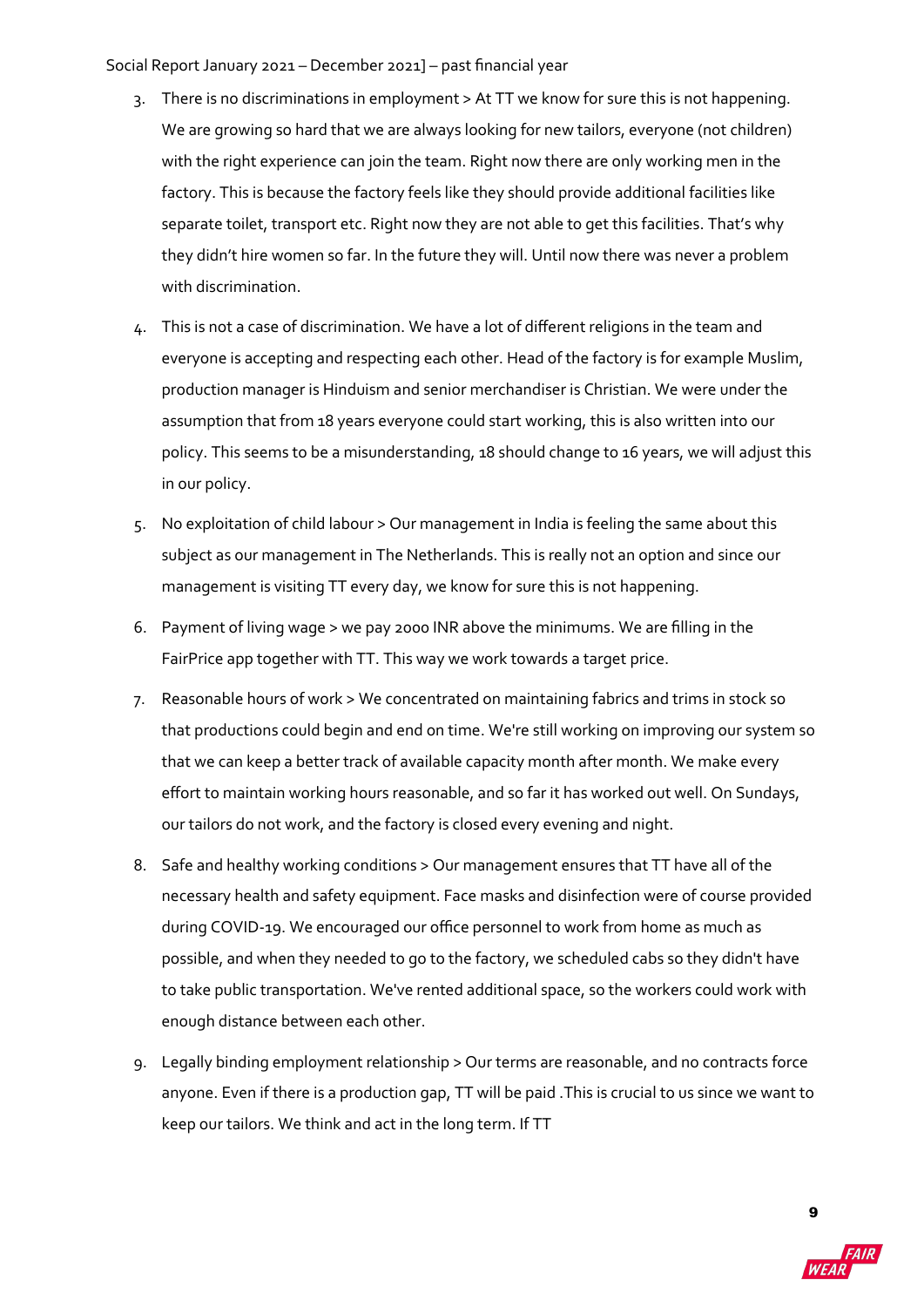10. request it, we are happy to welcome them in the company. All copies of appointment letters are kept in personal files but are not shared at this time; however, this will be done in the future.

## <span id="page-9-0"></span>VT / INDIA (29%)

VT is a big part of our production. Last visit was in 2019. The cooperation is really pleasant and the quality of the clothes is really good too. Our team in NL is weekly in contact with VT and our team in India is daily in contact with the factory. There are never big issues. Sometimes the price is high or delivery is late. Because we are so well in touch with each other, this never causes problems.

#### Most important findings per Fair Wear labour standard:

- 1. Employment is freely chosen > the audit end 2020 confirmed employment is freely chosen. No movements are restricted, no documents are withheld, they get paid every month. In 2022 VT will have a new audit. We can confirm that this is still no issue.
- 2. Freedom of association and the right to collective bargaining > All workers are free to join the union. Complaint Boxes already installed in multiple places and started an independent complaint committee in 2019-2020.
- 3. There is no discriminations in employment > Workers are never fired (for no reason) or pushed to resign. Experience, not other factors, is what determines whether or not someone gets hired. In this factory there are also a lot of workers from different religions. Factory finds it really important to respect everyone.
- 4. No exploitation of child labour > All workers are above 20, factory checks the ages with birth certificates.
- 5. Payment of living wage > The legal minimum salary is paid to all employees. We've been talking about living wages for a while now. To give an example, we started working towards living wages with TT.
- 6. Reasonable hours of work > Working hours are clearly defined as 9.00 a.m. to 6:00 p.m., with Sunday being the weekly day off. There is no excessive overtime in the factory's.
- 7. Safe and healthy working conditions > VT receives a lot of great feedback (for example the quality is really good, they stick to agreements), but VT also gets a lot of suggestions for improvement (prices are higher etc). We'll have to have a meeting to talk about everything and make sure we're on the same page. We'll also ask our quality manager to assist them in

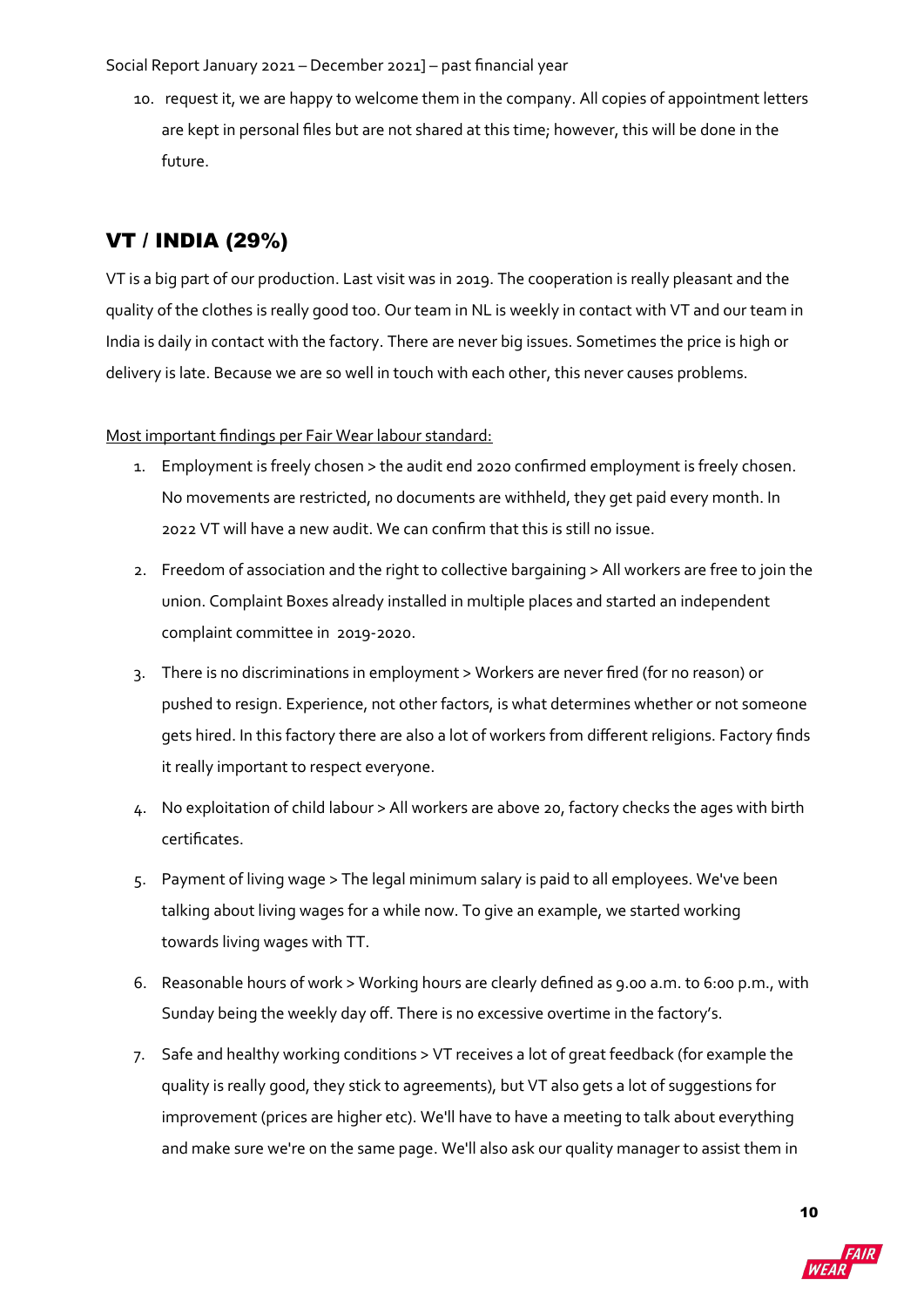improving these aspects because he knows what should be done and visits the factory often. Together we are monitoring the CAP.

8. Legally binding employment relationship > All employees are listed on the organization list, and all appointments and contracts are legal.

### <span id="page-10-0"></span>AF/ PORTUGAL (7%)

At the factory AF we produce thermo clothing and socks. This is also a small part of our production. Due to COVID-19 the factory has not been visited. Last visit was in 2019. We want to visit them in 2022. The cooperation with this factory is really good. Since this is a European factory, FWF does not need further details from us.

### <span id="page-10-1"></span>NG/ INDIA (9,4%)

We have recently started working with NG. We have placed some test orders with them. The other day we were approached by another Fairwear member who has their products produced at NG. We decided to share the training/audit costs together. In this way we can improve the factory conditions together. We already received last CAP. We noticed the quality of knitted garments wasn't good. That's why we will place a woven order with this factory. In this way we can have a long time collaboration.

### <span id="page-10-2"></span>CW / CHINA (0,5%)

At the CW factory in China, we do very limited production (0.5%). We only place orders of caps/hats with this factory. The cooperation is always very good. The prices and delivery times are very good from both sides.

The last audit at this factory was a while ago. For this reason, a new audit has to be arranged next year. We are still in contact with this supplier. When we have a new order for accessories, we will contact them to receive a new price because of the price changes in raw materials. Last audit was in 2017. All areas for improvement have been followed up and improved.

### <span id="page-10-3"></span>CM/ INDIA (3,1%)

We don't do many projects with CM. This is because we bring woven garments to our own factory more quickly. At our own factory, we have a good view on the situation and also extremely good

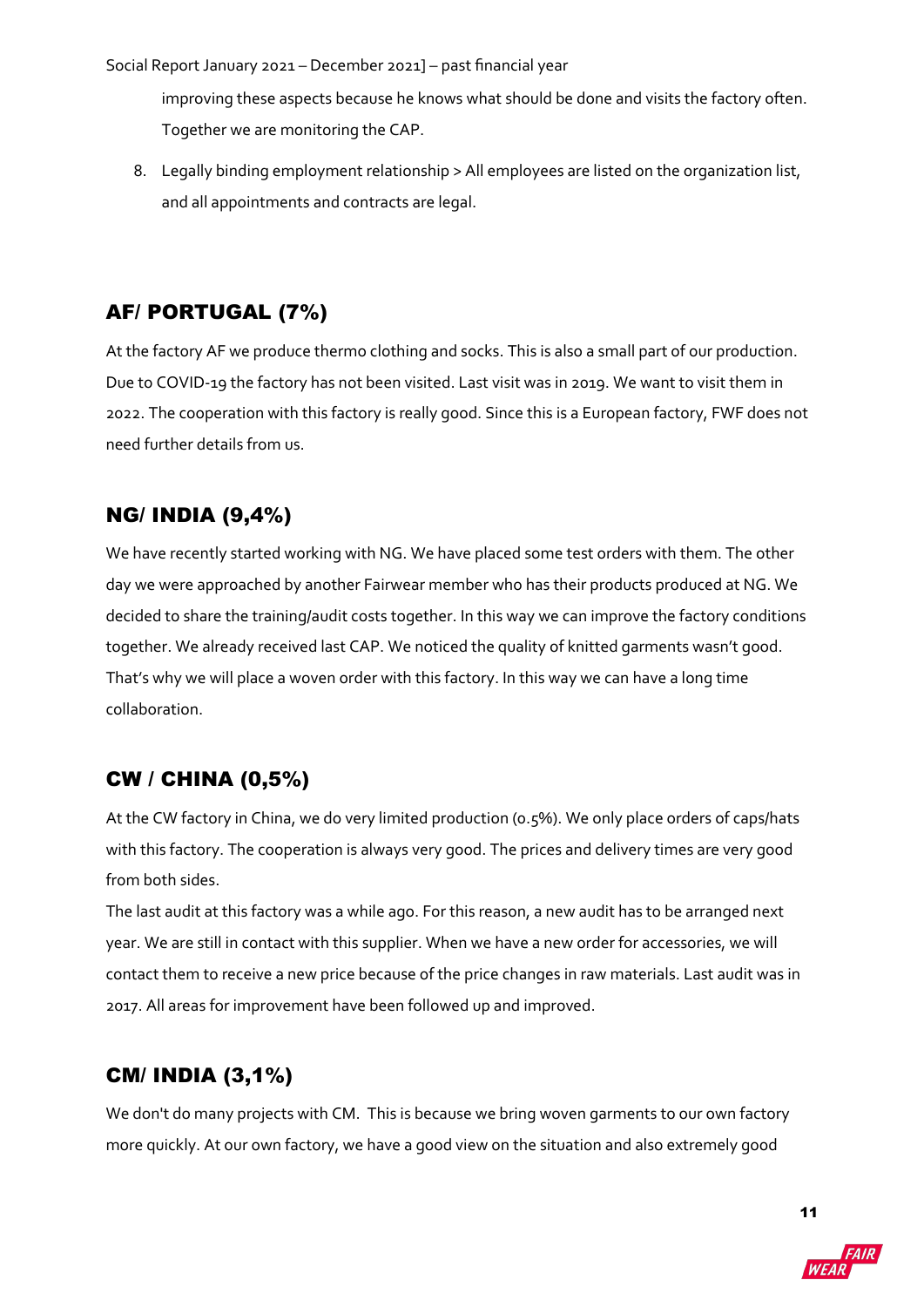contact. Most of the time the orders with CM went without a problem. The communication is good. Our team in India can easily go to the factory. We continue to maintain our relationship. If and when we have more orders, we can accommodate more woven orders.

# <span id="page-11-0"></span>Complaints handling

Last year we did the WEP basic training at TT. This ensures that they all know about the Fair Wear complaint mechanism. in addition, in our own factory (TT) is a mailbox where the workers can file their complaint anonymously here. In 2021 we didn't received complaints. The factory owner did indicate to us that it was very busy and that the current way of planning was not working. We started to look for a good solution together, a different way of planning. Nowadays we plan per production line instead of per week.

Also in all other factories we want as few complaints as possible. When the workers are complaining, they will tell the management of the factory. Our team in India and NL are daily in contact with the management of the factories. They will discuss the complaints when they see or speak to each other. In every factory hangs a WIS (worker information sheet) with a complaint hotline on it. This way the workers are always able to call this number.

# <span id="page-11-1"></span>Training and capacity building

### <span id="page-11-2"></span>ACTIVITIES TO INFORM STAFF MEMBERS

Our team in the Netherlands is small. We are working in the office with 6 people and in India four people. We have all the same vision. After watching a webinar from FW, we give the most important information to the staff members in India. Besides the FWF webinars we are Modint member and attend several of their webinars as well. These webinars are interesting to get the know what the trends are for each department; purchasing, production and design. This is helpful for us to make sure we keep improving ourselves.

### <span id="page-11-3"></span>ACTIVITIES TO INFORM AGENTS

We don't work with agents.

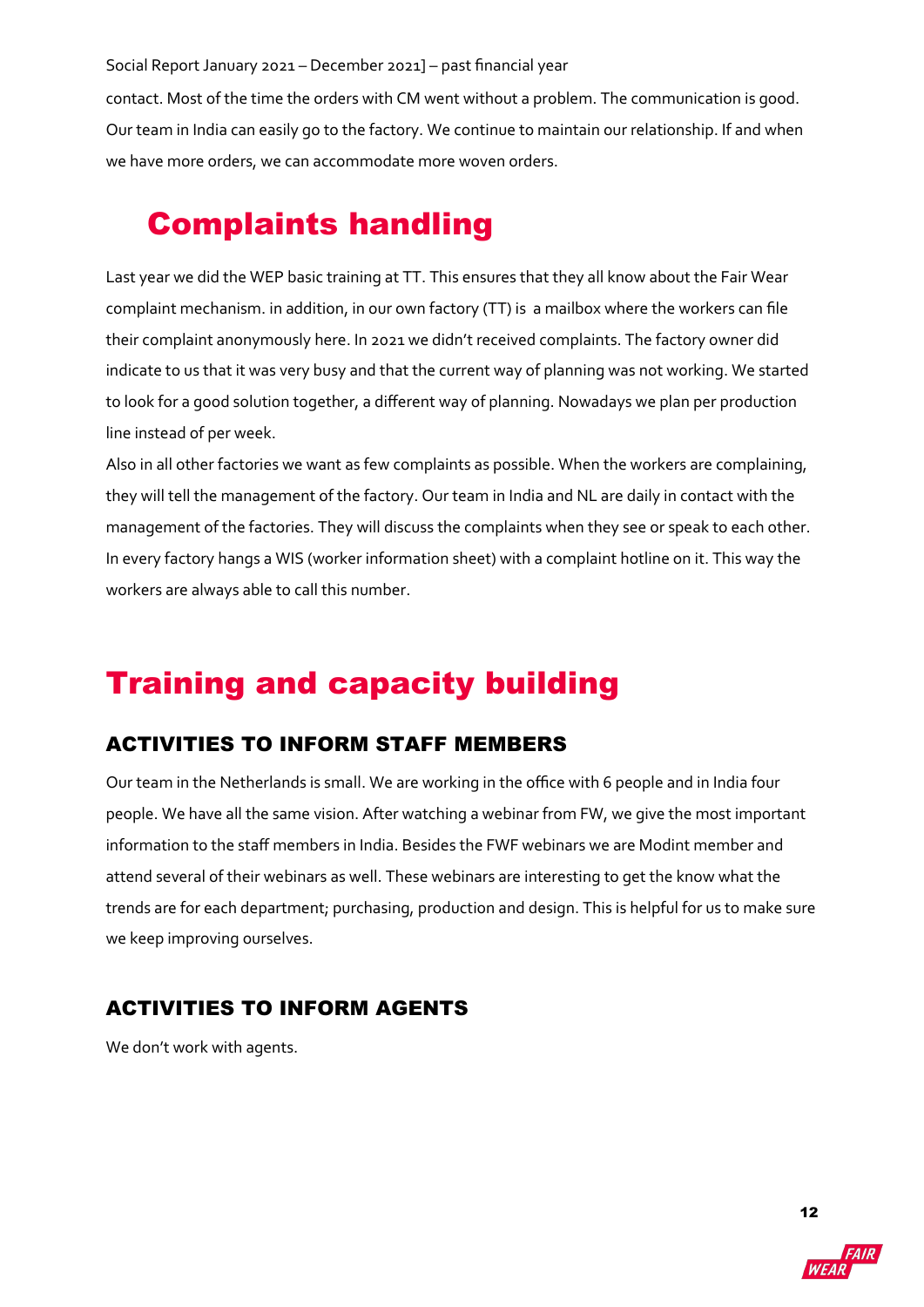### <span id="page-12-0"></span>ACTIVITIES TO INFORM MANUFACTURERS AND WORKERS

In the end of 2021 we arranged two WEP basic trainings. One for our factory TT and one for VT. Due to COVID the training at VT has not yet taken place. We planned this for the beginning of 2022. Training at TT has taken place at the end of December 2021. Through this training, more awareness about workplace standards is created. in addition, the workers and managers about learn Fair Wear's complaint mechanism.

# <span id="page-12-1"></span>Information management

We don't work with a lot of suppliers. This makes it easier to keep track of all the information and keep improving. When there are some points to improve we plan a Teams meeting to discuss it. Our team in India will help us to collect the information/ contact the factories. . We also have asked our system developer to create more options to save factory information. We can add all notes of the meetings in our system, we have all information gathered at one page. We also can add attachments, so we save all documents concerning FWF on the same page.

# <span id="page-12-2"></span>Transparency & communication

Since we've became a Fairwear member in 2015 we are very transparent about our membership with FWF. We are really proud of this membership. Every year its becoming more important to produce in a more sustainable way and in the right working conditions. Our buyers ask more often about all our sustainable activities and also about the working conditions in the factory. We love to tell about our FW membership and we are very motivated to become leaders with FW.

<span id="page-12-3"></span>Our buyers ask more often about all our sustainable activities and also about the working conditions in our factory. We are very happy to tell about our FW membership since we are very motivated to become leaders with FW. We have been developing a sustainability document with all our sustainable activities described. In this document we have written a chapter about FW as well. So customers can read exactly what it means and what effect our membership has. In addition, we became more active on social media last year. On social media and on the website, we are sharing our membership as well. As i mentioned earlier in this document, we calculated our exact savings in cooperation with Modint. This gives us more transparency